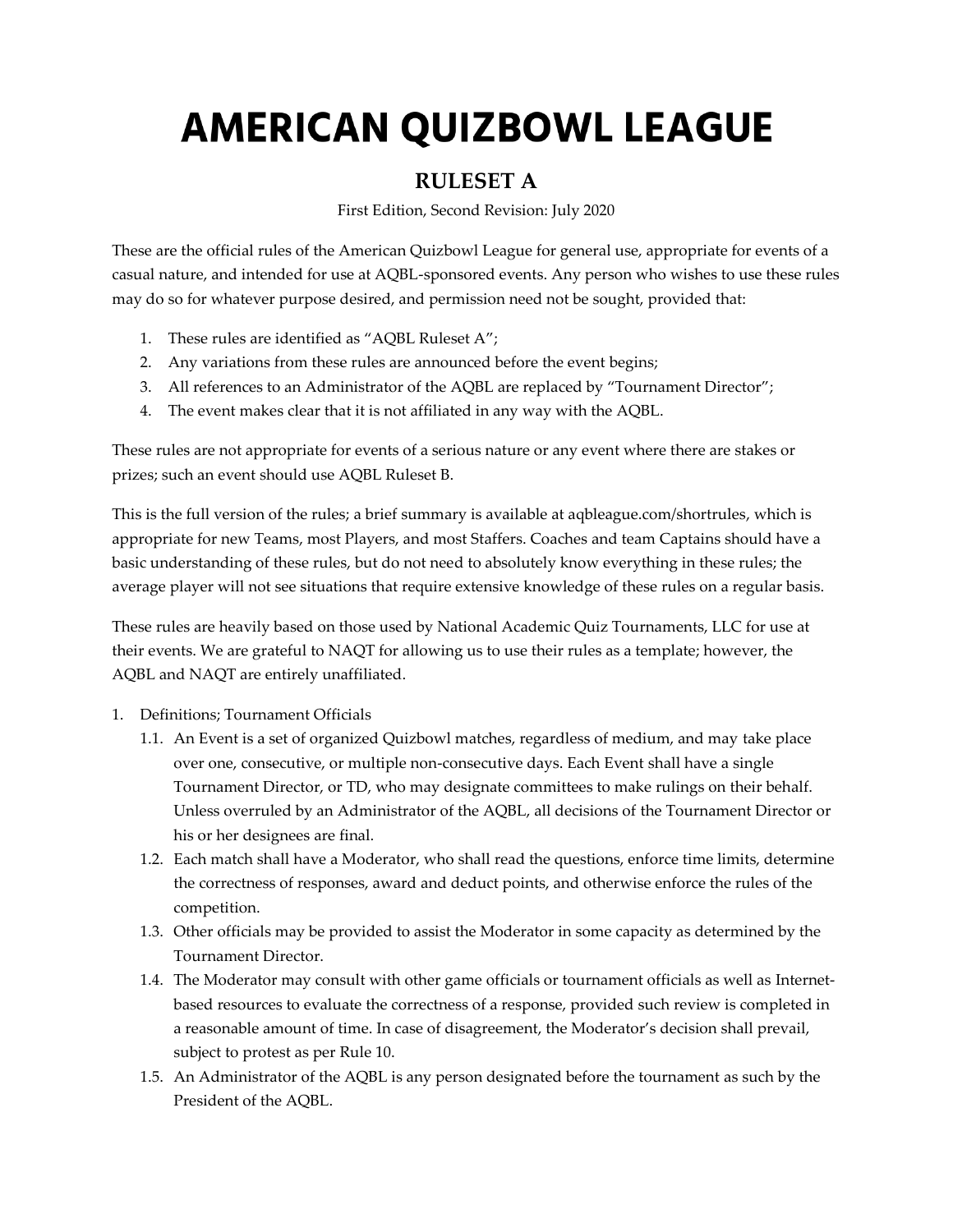- 1.6. Should unexpected circumstances make it impossible to follow these rules, the Tournament Director may adopt any reasonable course of action within the goals of these rules, the spirit of the Competition, and the Policies of the AQBL.
- 2. Equipment
	- 2.1. Each Event shall take place on Discord's voice and text chat platform in a non-public server specifically created for the purpose. Each Match shall take place in a separate voice and text channel.
		- 2.1.1. Players are expected to, prior to the tournament, have the Discord desktop client, a working high-speed Internet connection, and an active Discord account.
	- 2.2. No other electronic devices, with the exception of those required, at the discretion of the Tournament Director, for the competition and those medically necessary may be used by any player at any point during a match.
	- 2.3. No program, browser, or application other than Discord may be accessed or used by the player on any device during a match.
	- 2.4. No physical material may be used by a player during a match except for a pencil/pen and paper, and the paper must be devoid of writing at the beginning of the match.
	- 2.5. Prior to each match, players should ensure:
		- 1. That they are in the correct text and voice channels to hear the game;
		- 2. That they can clearly hear the moderator;
		- 3. That their keyboard is in working order and able to buzz in.
	- 2.6. No person may make an audio or video recording of a match without the express written consent of the AQBL.
- 3. Participants
	- 3.1. The Participants at each event not members of the Staff shall be part of Teams, made up of a number of Players between one and six, all of whom are eligible and attend the same school, as well as, optionally, one or more Coaches. Any other persons associated with a team shall be classed as Spectators.
	- 3.2. Each Team shall bear the name of the school which its Players attend unless a prior arrangement is reached with an Administrator of the AQBL. Each Team shall carry a unique roster of Players; no Player may compete for more than one Team during an Event.
	- 3.3. Each Team shall designate a Captain prior to the beginning of the Event. The Captain shall give the final answers of teams on Bonuses and during Lightning Rounds. Only the Captain and Coach are able to lodge Protests as per Rule 10.
	- 3.4. A Team may, at its discretion, have a Coach, who shall be designated as such prior to the beginning of the Event. A Coach shall serve as an advisor for the Team, and shall not be a Player on any Team competing in an Event. A Team may have more than one Coach per se, but only one shall be officially recognized as such and have the ability to lodge Protests as per Rule 8.
	- 3.5. Players shall be considered Active when they are able, by these rules, to answer Questions during a Match. Otherwise, they shall be Inactive, and shall be treated as Spectators.
	- 3.6. Spectators are persons who are ineligible to answer Questions during a Match. Tournament Directors may make rules and guidelines Spectators must abide by as they see fit; however,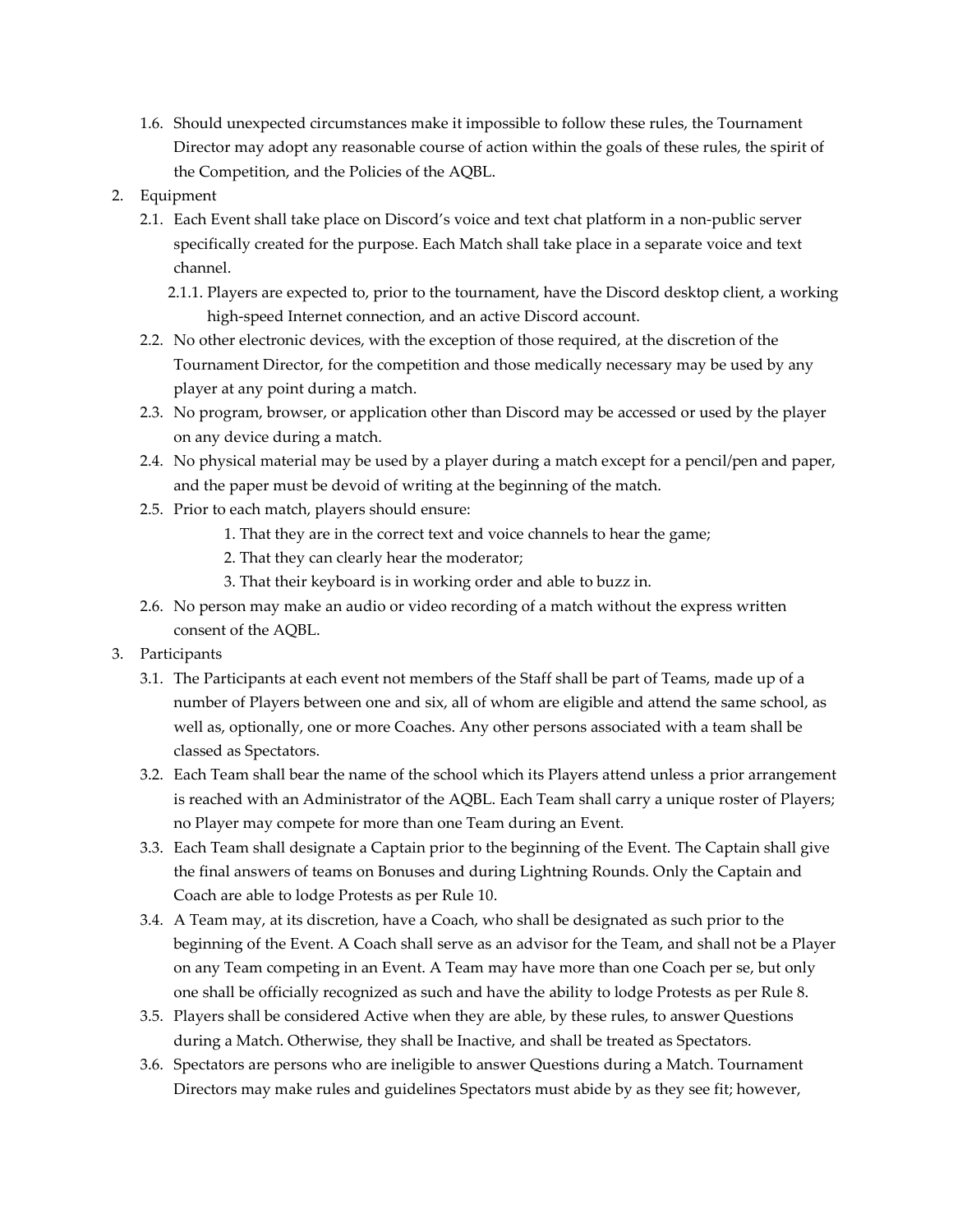Spectators shall never be allowed to be Active Players, lodge Protests, or encourage the lodging of Protests.

- 3.7. All persons in the tournament server shall be required to, within the tournament server, change their Discord nickname to their actual name and team (e.g. Joe Feldman [Smithtown West A]) and retain that nickname for the duration of the event. Each person in the server shall be assigned by the tournament director or a designee a Role that matches the name of their school and the team letter, as well as separate roles for coaches, spectators, captains, and whatever other roles the Tournament Director sees fit to assign.
- 3.8. All Coaches and Spectators, as well as anyone who is not a staffer or active player, shall be limited to viewing one match per round. The tournament director shall remove from the event any spectator who violates this rule at the first instance, and any coach who violates this rule at the second instance.
- 3.9. The Staff shall consist of the President of the AQBL, the Administrators of the AQBL, the Tournament Director(s), and all Moderators, Scorekeepers, and other officials appointed by the Tournament Director.
- 3.10.All Participants are presumed to be responsible individuals and shall be treated as such. Participants shall retain personal liability for their conduct at an Event. Schools shall retain liability for their officially-sponsored Teams and associated Players, Coaches, and Spectators.
- 4. Gameplay
	- 4.1. Each Match shall consist of Twenty Tossup questions, Bonuses and Lightning rounds as the Tournament Director determines, as well as any necessary Overtime periods as per Rule 8.
		- 4.1.1. After Ten Tossups have been read, a one-minute break will be taken for Halftime, during which the score will be read and substitutions made as per Rule 4.2.1.
		- 4.1.2. At the discretion of the Tournament Director, when a Tiebreaker round is deemed necessary to allow the proper determination of the advancement of a team to the next phase of an Event, and there are insufficient Questions to allow for games of Twenty tossups each, Matches may take place with Ten Tossups each, or another fair method of breaking the tie may be devised.
	- 4.2. Each Match shall be between two Teams of no more than four Active Players.
		- 4.2.1. Active Players may be Substituted with Inactive Players at Halftime or prior to Overtime. Substitutions shall not be permitted at any other time.
			- 4.2.1.1. Once Substituted out, a Player may not re-enter the game.
	- 4.3. The Moderator shall begin the Match by taking the Players' names, checking the Buzzers to ensure they are functioning properly, and ensuring that all Players can hear the Moderator's voice clearly. Once this is complete, the Match shall commence with the reading of the first Tossup.
		- 4.3.1. Should a Team fail to appear on time, or should a Team refuse to play a Match under these rules, the Tournament Director may declare that Team to have forfeited the Match.
	- 4.4. An Active Player may signal to answer a Tossup, or "Buzz In", at any point after the Moderator has begun reading the question by typing "Buzz" in the game chat and sending it as a message with the Enter key.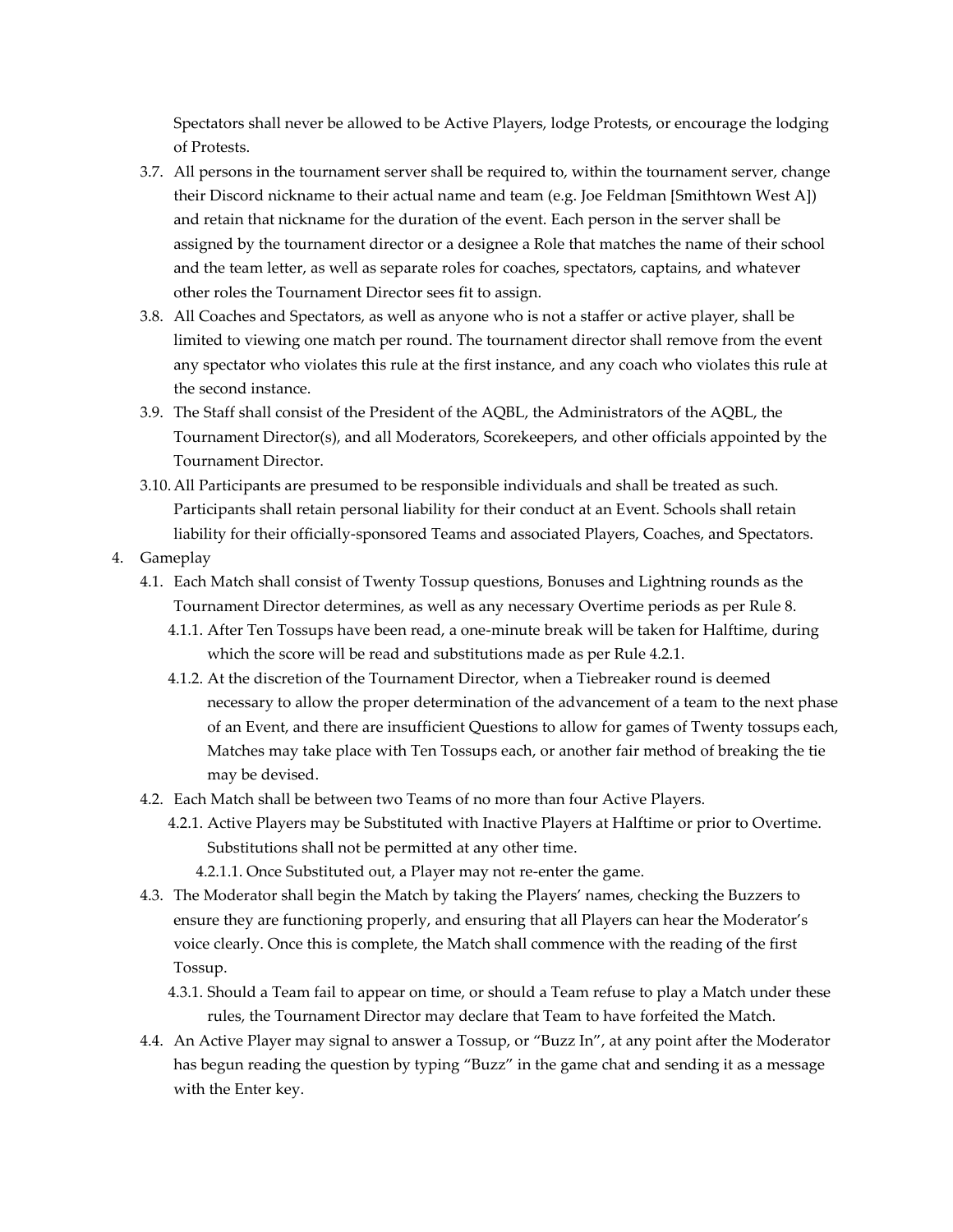- 4.4.1. Such a message may be pre-typed in the game chat, such that all a player needs to do to Buzz In is press the Enter key.
- 4.5. The Player whose buzz appears first on the Moderator's screen shall be considered to have Buzzed In first; only that player may give a response to the tossup.
- 4.6. When a Player has Buzzed In, the Moderator shall cease reading the tossup, recognize the player by name, and await a response.
- 4.7. If a Player Buzzes In before a Moderator has finished reading a Tossup, the Moderator shall stop at that point. If the response given is incorrect, no other Player from the Team that Buzzed may Buzz In to answer, and any such Buzz shall be ignored.
	- 4.7.1. Should both Teams give incorrect responses, the Tossup shall be considered Dead as per Rule 4.11.
	- 4.7.2. The effect on the game of the Moderator failing to stop reading immediately shall not be protested.
- 4.8. A Player must begin typing his or her response to a Tossup within three seconds of being recognized, and an answer shall be completed and sent within seven seconds thereafter. Answers given after time has been called by an official shall be considered to be No Answer. Ties shall be broken in favor of the Player.
	- 4.8.1. Players need not wait to be Recognized prior to beginning their response; however, it is strongly recommended that players do so.
- 4.9. Players have Five seconds after a tossup has been completely read by the Moderator to Buzz In, after which Rule 4.7 applies. Should one team give an incorrect response, the other team shall have an additional five seconds to buzz in, after which Rule 4.7 applies.
- 4.10.Time need not be kept on any clock, nor shall the Moderator be required to count time out loud.
- 4.11. Should neither team give a correct response to a Tossup, and the time as specified in Rule 4.9 has elapsed, the Tossup shall be considered Dead; no team shall be able to buzz in and answer after a Tossup has been called Dead. The Moderator shall reveal the answer to the Dead Tossup and proceed to the next Tossup.
- 4.12.Once a Tossup is either correctly answered or called Dead, the Moderator shall reveal the correct answer, award points as per Rule 5, note any Protests, read any necessary Bonuses as per Rule 5, and continue to the next Tossup.
- 4.13.A Coach or Captain may call a Timeout of sixty seconds once per team, per match, for any reason so desired; however, any such call shall only be made in between Tossups. A call at any other time shall be ignored.
- 4.14.When Webcams are being used at an Event, players may engage in non-verbal, non-written Conferral with Active teammates, provided such conferral does not convey any information about the substance of the answer. Any other Conferral shall be called Illegal Conferral.
	- 4.14.1. When Webcams are not being used, Players may not engage in conferral of any sort, except in a manner specifically provided, approved, and monitored by the Tournament Director. Any Conferral not so approved shall be Illegal Conferral.
	- 4.14.2. Illegal Conferral shall carry a 5-point penalty; in addition, the Team that engaged in Illegal Conferral shall be Locked Out.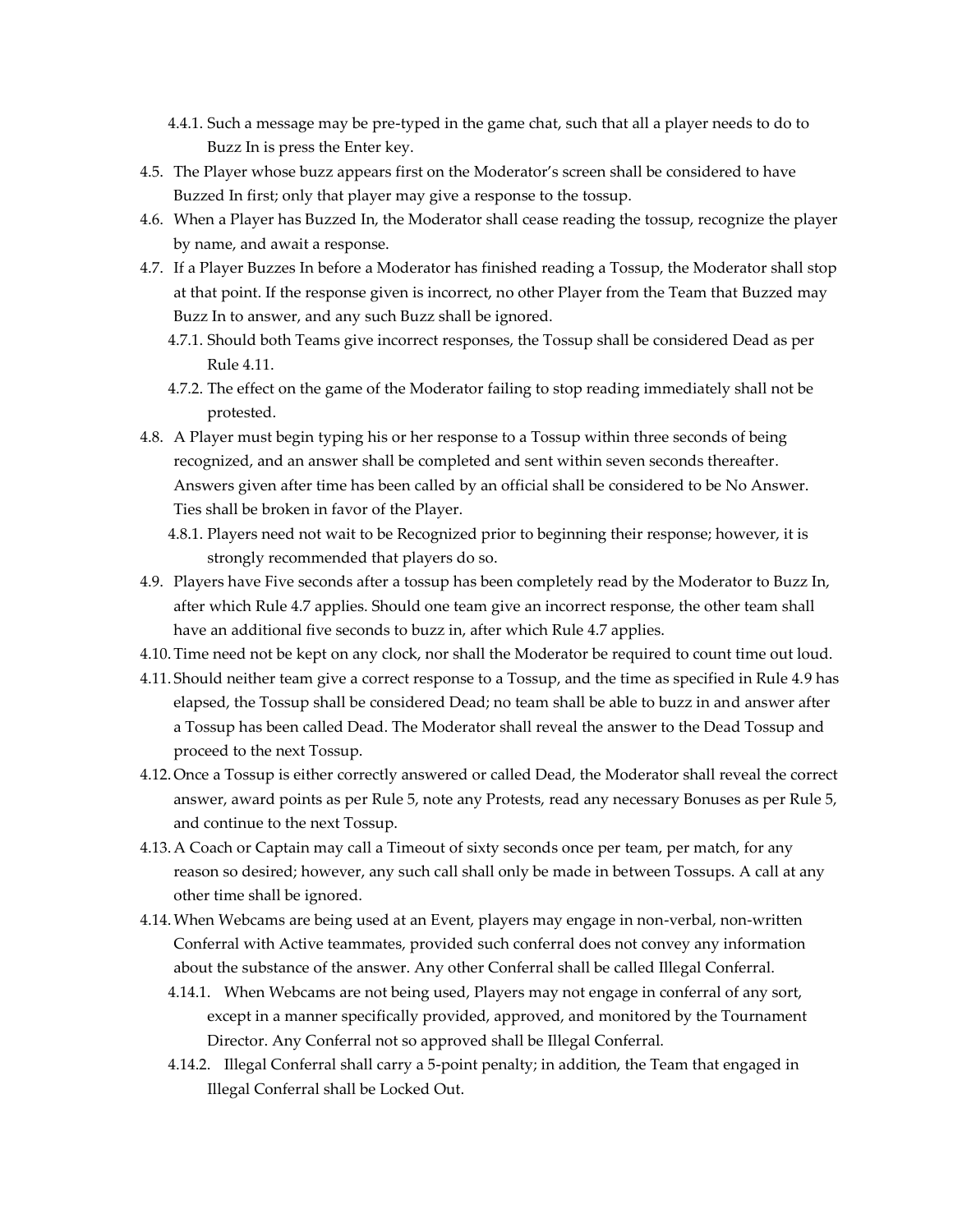- 4.14.2.1.Should both teams engage in Illegal Conferral, a five-point penalty shall be assessed to both teams, and the Tossup shall be declared Dead.
- 4.14.2.2.Should one team engage in Illegal Conferral, and the other Team answers incorrectly, no penalty will be assessed on the Second Team.
- 4.14.2.3.Should both Teams simultaneously engage in Illegal Conferral, both teams shall be assessed a five point penalty, and the Tossup shall be declared Dead.
- 4.15.A Moderator may disregard a signal that is deemed, at his or her discretion, to be Inadvertent.
- 4.16. Should a Player who has not Buzzed In, or did not Buzz In first, give a response:
	- 4.16.1. If no other Player has signaled, the response shall be treated as Illegal Conferring.
	- 4.16.2. If the player who responds is not on the same team as the player who did Buzz In first, the Moderator shall ignore the response, even if it is correct, deduct five points for illegal conferral, and will recognize the player that actually Buzzed In first.
	- 4.16.3. If the Player who responds is a teammate of the player who did signal, the response shall be treated as Illegal Conferral.
		- 4.16.3.1.Should a Player and a Teammate respond simultaneously, the Moderator shall ignore the response and evaluate the response from the Player who actually Buzzed In first.
	- 4.16.4. Should the Moderator call the wrong Player:
		- 4.16.4.1.If the player has not yet answered, the moderator shall correct him or herself and the game will continue normally;
		- 4.16.4.2.If the player has answered, irrespective of correctness, the question will be thrown out and a replacement tossup will be read to both teams as if the thrown out question had never occurred;
		- 4.16.4.3.Should one team have already given an incorrect response, a replacement from the same category will be read to both teams as if the thrown-out question had never occurred, and the incorrect response shall not be counted.
- 4.17.The Team with the higher score at the end of Tossup 20 shall win the match.
	- 4.17.1. If the score is tied, the Match shall proceed to Overtime as per Rule 8.
- 5. Bonuses
	- 5.1. At the discretion of the Tournament Director, a given Event may include bonuses of one, two, or three parts, either related or unrelated to the Tossup answer, or no bonuses at all.
	- 5.2. At Events using Bonuses, each time a Team answers a Tossup correctly, they shall be awarded a Bonus.
	- 5.3. Teams may confer on Bonus Questions. The Moderator will evaluate the first answer to be typed in all capital letters, or the first directed answer. Should conflicting answers be given, the moderator shall ask the Captain to provide the final answer.
	- 5.4. A team has 5 seconds to answer each part of a bonus question, unless otherwise noted by the question. After reading each part, the moderator will ask the team for an answer 1 second before time for that part expires (e.g., for a standard 5-second part, the moderator will ask the team for an answer after 4 seconds). Once asked, someone on that team must start answering immediately, with the answer beginning within the allotted total time for the bonus part. If a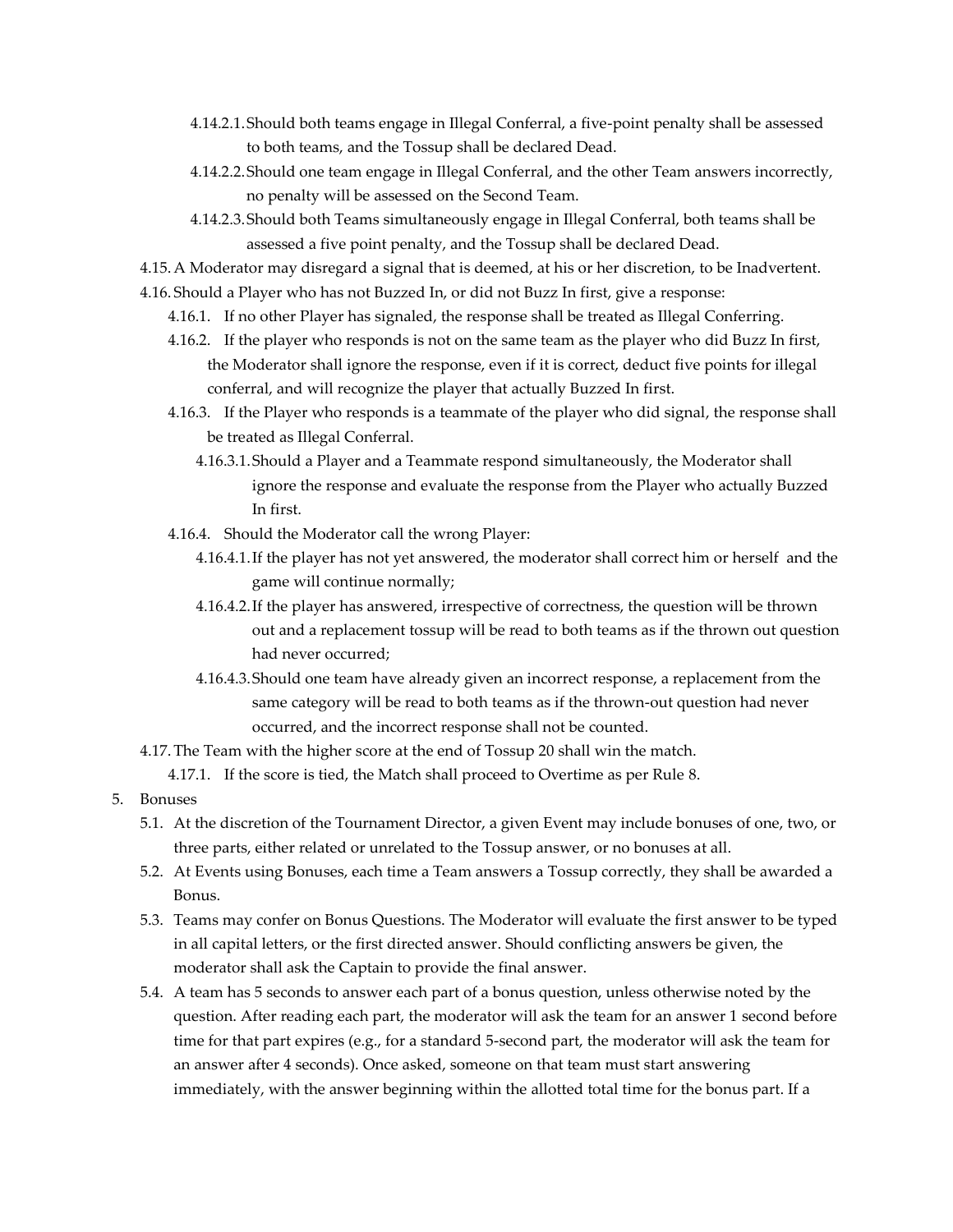player chooses to designate another player to answer, such designation does not allow the team any extra time.

- 5.5. A team may begin its answer before the end of a bonus question. In such cases, the moderator stops reading when the team begins its answer. If the bonus contains another part, the moderator then asks the next part. This happens even if the part asks for more than one piece of information and the team gives only one; a risk of answering the bonus while it is being read is that a team might miss the fact that it is asking for multiple pieces of information.
- 5.6. If the bonus question contains multiple parts, a team may answer only the part that is being read. For this purpose, any "introduction" (e.g., "For 10 points each—given a vice president of the United States, name the president under whom he served.") is considered to belong to the first part of the question.
- 5.7. If a bonus question calls for multiple answers, the response must be given as a continuous list. Any pause of 1 second ends the response. The moderator will not prompt a team to complete a partial response.
- 5.8. If a moderator inadvertently reveals the answer to a part of a bonus before the team has answered, the entire next bonus will be read as a replacement. However, the team may not earn more or fewer points on the replacement bonus than would have been possible with the completion of the original bonus. For example: a team earns 10 points on the first two parts of a three-part bonus before the moderator botches the third part; the team will get a replacement bonus, but will receive at least 10 points (even if they actually score 0 points on the replacement bonus) and no more than 20 points (even if they answer every part of the replacement bonus correctly).
- 6. Lightning Rounds
	- 6.1. At the discretion of the Tournament Director, a given Event may include lightning rounds of eight or ten Parts, or questions.
	- 6.2. Lightning rounds shall take place at Halftime. Substitutions may be made before and after the lightning round.
	- 6.3. Each lightning round shall be of a common category. Three sets shall be offered to the teams. After hearing the categories, the trailing team's captain shall, after consulting with their team, choose the first category. The leading team shall choose from the remaining two categories.
		- 6.3.1. Should teams be Tied at the Half, the team that last answered a tossup correctly will choose first.
	- 6.4. The questions shall be answered in two minutes. Timing begins when the reader has completed the first question. Time shall be kept on a clock. When time runs out, any questions not read shall be Dead.
	- 6.5. The Captain shall give the team's responses via microphone or text. Conferral is permitted and encouraged.
	- 6.6. A team may pass a question by saying Pass. Passed questions shall not be returned to.
	- 6.7. At the discretion of the Tournament Director, missed answers may be offered to the other team for half the point value.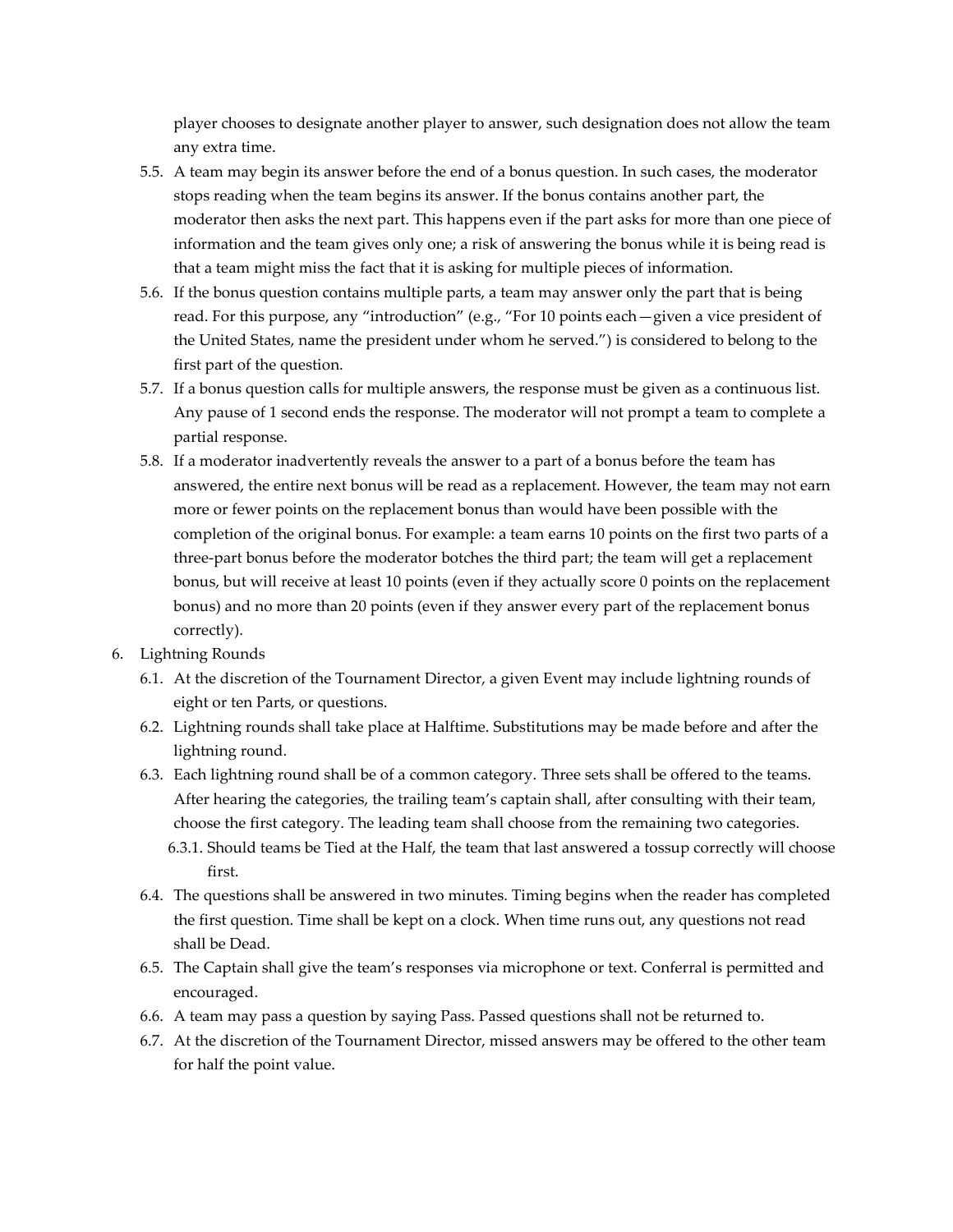- 6.8. While a lightning round is being read to one team, and Rule 6.7 in use, the game's moderator shall place a Server Mute on all the members of the other team, including players, spectators, and coaches. The Mute shall be lifted upon completion of the Round.
- 7. Scoring
	- 7.1. Each Tossup question shall normally be worth 10 points.
	- 7.2. Each Tossup shall have a Power Mark. If a Player buzzes in and answers correctly before the Power Mark is reached, the Player shall be awarded 15 points.
		- 7.2.1. The moment of judgement is when a player signals, not when the moderator stopped reading. Ties are in favor of the player.
	- 7.3. Should a Player answer a Tossup incorrectly before the question has been read in its entirety, there shall be a 5 point penalty to the Player's team.
		- 7.3.1. Should a Player answer a Tossup incorrectly after the question has been read in its entirety, there shall be no penalty to the Player's team.
		- 7.3.2. Should, after a Player has given an incorrect response and five points have been deducted from that Player's Team, a Player from the other team also gives an incorrect response, there shall be no penalty to the second Player's Team.
	- 7.4. Each part of a Bonus shall be worth ten points for a correct answer, with no penalty for incorrect responses.
	- 7.5. Each question in a Lightning Round shall be worth 10 points, with no penalty for incorrect responses; should incorrect answers bounce back to the opposing team, correct responses on bouncebacks shall be worth 5 points. Should a team answer all the questions in a lightning round correctly, ten additional points shall be awarded.
	- 7.6. Illegal Conferring, as defined in Rule 4.14, shall result in a 5 point penalty to the Team or Teams that Illegally Conferred.
- 8. Overtime
	- 8.1. Should the score be tied at the end of the Twentieth Tossup of a Match, Overtime shall be played.
		- 8.1.1. Overtime shall be played even if a Protest has been Appealed.
	- 8.2. In Overtime, Tossups shall be read to both teams until a Player Buzzes In and answers correctly as normal. Once a Player gives a correct answer, their Team shall win.
		- 8.2.1. Incorrect answers and Illegal Conferring still Lock Out the offending player's team, but no penalty shall be levied for incorrect answers or Illegal Conferring in Overtime: a correct response to a tossup must be provided before a victor can be declared.
		- 8.2.2. Powers shall remain possible in Overtime.
- 9. Correctness
	- 9.1. In order for an answer to be correct, a response must indicate accurate and precise knowledge of the answer. The moderator's packet will list acceptable alternative answers, with the minimum amount of information required underlined. If any part of an answer is incorrect, the entire answer shall be ruled incorrect.
	- 9.2. To be considered accurate, a response must generally be compatible with every clue in the question, unless indicated otherwise.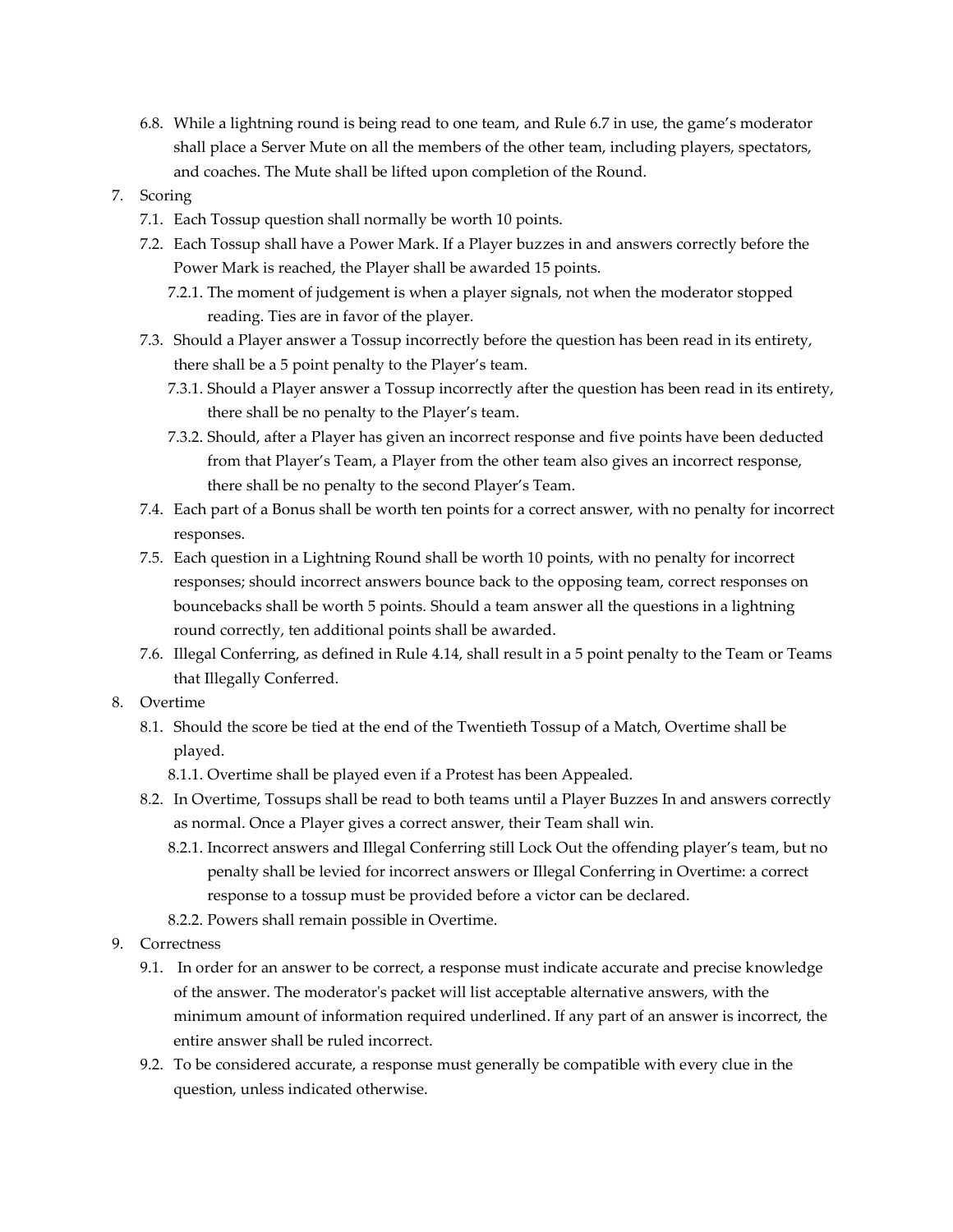- 9.3. A moderator may prompt a player for a clarified response (by saying "Prompt") if:
	- 9.3.1. A player gives an answer which is compatible with all the clues in the question, but may refer to more than one common answer (i.e. answering Roosevelt for Theodore Roosevelt);
	- 9.3.2. A player gives an answer that is compatible with all the clues in the question, but is too general to be acceptable (i.e. United Kingdom or England for London). Some responses may be so general that prompting is unwarranted.
- 9.4. Prompting is governed by these rules:
	- 9.4.1. The packet may give a non-exhaustive list of answers that should be prompted, and may give a list of answers that should not be prompted;
	- 9.4.2. The moderator shall not state what information is needed to reach an acceptable response;
	- 9.4.3. A moderator may prompt more than once as long as each further response demonstrates additional knowledge that is correct, but imprecise.
- 9.5. The moderator shall accept only the first answer given by a player. For an answer given verbally, if a player wishes to change their answer, any word not completed shall be disregarded. Typed answers are final.
- 9.6. Extraneous information preceding a response shall be disregarded; harmless or inadvertent embellishment of an answer shall not be penalized unless it renders the answer incorrect.
- 9.7. In rare cases, an otherwise acceptable answer shall be deemed incorrect when such an answer would create ambiguity with another plausible answer (i.e. John Adams for John Quincy Adams).
- 9.8. At the end of each tossup, if no team has answered correctly, the moderator shall reveal the answer to the question.
- 9.9. If the moderator determines an answer was given to insult a teammate or opponent, the answer shall be ruled incorrect and the moderator may issue a warning or ejection as fit.
- 9.10.In general, if an answer is incorrectly spelled or pronounced, the moderator has the discretion to accept or reject the answer, based on if the moderator feels the player has accurate knowledge of what he or she is referencing.
- 9.11. Further correctness guidelines are not part of these rules and, unless otherwise noted, it is at the discretion of the moderator whether to accept or reject an answer. Teams can always protest if they feel the moderator was in error.
- 10. Protests
	- 10.1.There shall be two types of Protests: Factual Protests and Procedural Protests.
		- 10.1.1. Factual Protests concern the proper evaluation of a response or the correctness of the clues in a question.
		- 10.1.2. Procedural Protests concern the proper application of these rules.
		- 10.1.3. Protests may not be lodged over any other topic, irrespective of perceived influence on the outcome of the game.
			- 10.1.3.1. Such a concern, however, may be brought to the Tournament Director, who may make remedies as fit to the situation, provided such a remedy is compatible with these rules and the spirit of the Competition.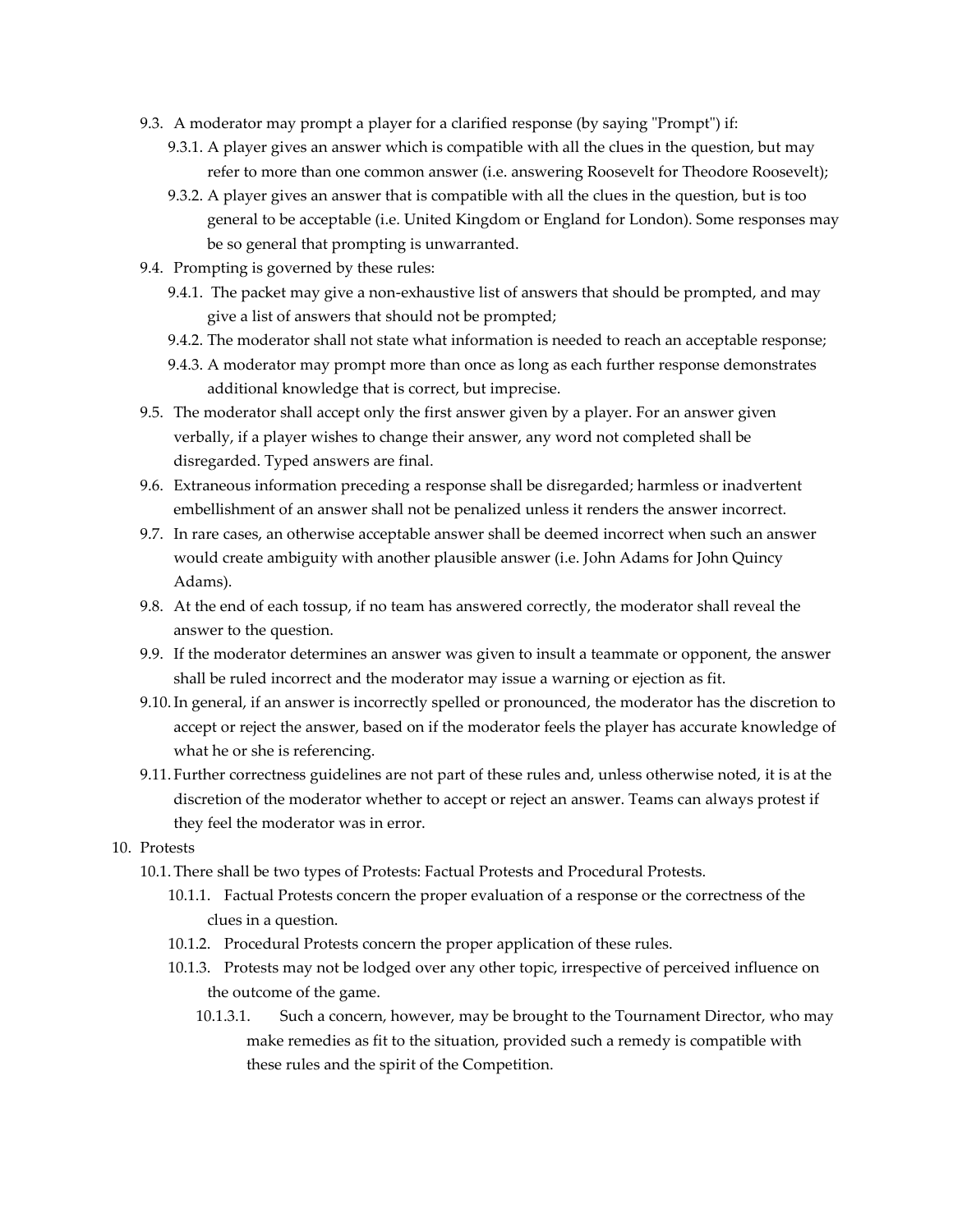- 10.1.4. Moderator Judgement Calls, and all items specified in these rules that are at the Moderator's discretion, shall not be protested. However, if a Moderator blatantly ignores or misinterprets a rule, such a concern should be brought to the Tournament Director, who may make remedies as fit.
	- 10.1.4.1. Judgement calls include rules 4.3.1; 4.5; 4.7.2; 4.8; 4.9; 4.10; 4.13; 4.14; 4.15; 4.16.3.1; 5.3; 5.4; 5.5; 6.4; 9.3; 9.4; and 9.9.
- 10.2.The team Captain or Coach are the only persons eligible to lodge Protests. Protests shall be lodged by sending the word "protest" in the same manner as a Buzz in between tossups, at the halftime, during a timeout, or after the conclusion of a game.
	- 10.2.1. All protests shall be lodged within 5 minutes of the end of a match and prior to the team leaving the game's Voice Chat.
	- 10.2.2. At any time, the opposing team to a protest may Concede the protest, in which case the Protest is automatically upheld. Similarly, at any time, the Protesting Team may Withdraw their Protest, in which case the Protest is automatically denied.
		- 10.2.2.1. Such a Withdrawal or Concession is final.
- 10.3.The Moderator shall make the initial determination of the veracity of a Protest, and shall either Uphold or Decline it.
	- 10.3.1. Should one or both Teams not be satisfied with the conclusion of the Moderator, the Protest may be Appealed to the Tournament Director, who shall render a final decision on the Protest.
- 10.4.The following rules govern Factual Protests:
	- 10.4.1. Factual Protests shall be adjudicated at the end of the match, even if lodged earlier, unless both Teams immediately agree on a resolution.
	- 10.4.2. Factual Protests shall only be adjudicated when a resolution would affect the outcome of the Match; otherwise, such a Protest shall be dismissed as Moot.
- 10.5.The following rules govern Procedural Protests:
	- 10.5.1. Such Protests may be lodged at any time when a rule appears to have been applied incorrectly.
	- 10.5.2. The Action underlying the Protest must have a Concrete and Quantifiable effect on the game (i.e. "The score is incorrect"). Otherwise, it is not protestable.
	- 10.5.3. Procedural Protests should be adjudicated immediately.
		- 10.5.3.1. If the Protesting Team and the Moderator agree the resolution can be delayed to a more opportune time, such a delay shall be permitted.
- 10.6.If a Protest is upheld, the remedy is to:
	- 10.6.1. Award any points that would have been awarded if no mistake were made;
	- 10.6.2. Remove any points that would not have been awarded if no mistake were made;
	- 10.6.3. Provide opportunities to score points if those opportunities would have existed had no mistake been made (i.e. if, after a team gives an incorrect answer, the Moderator mistakenly reveals the answer instead of letting the other team answer, a replacement shall be found for the second team);
	- 10.6.4. Take any other actions necessary to correct a mistake in enforcing these rules.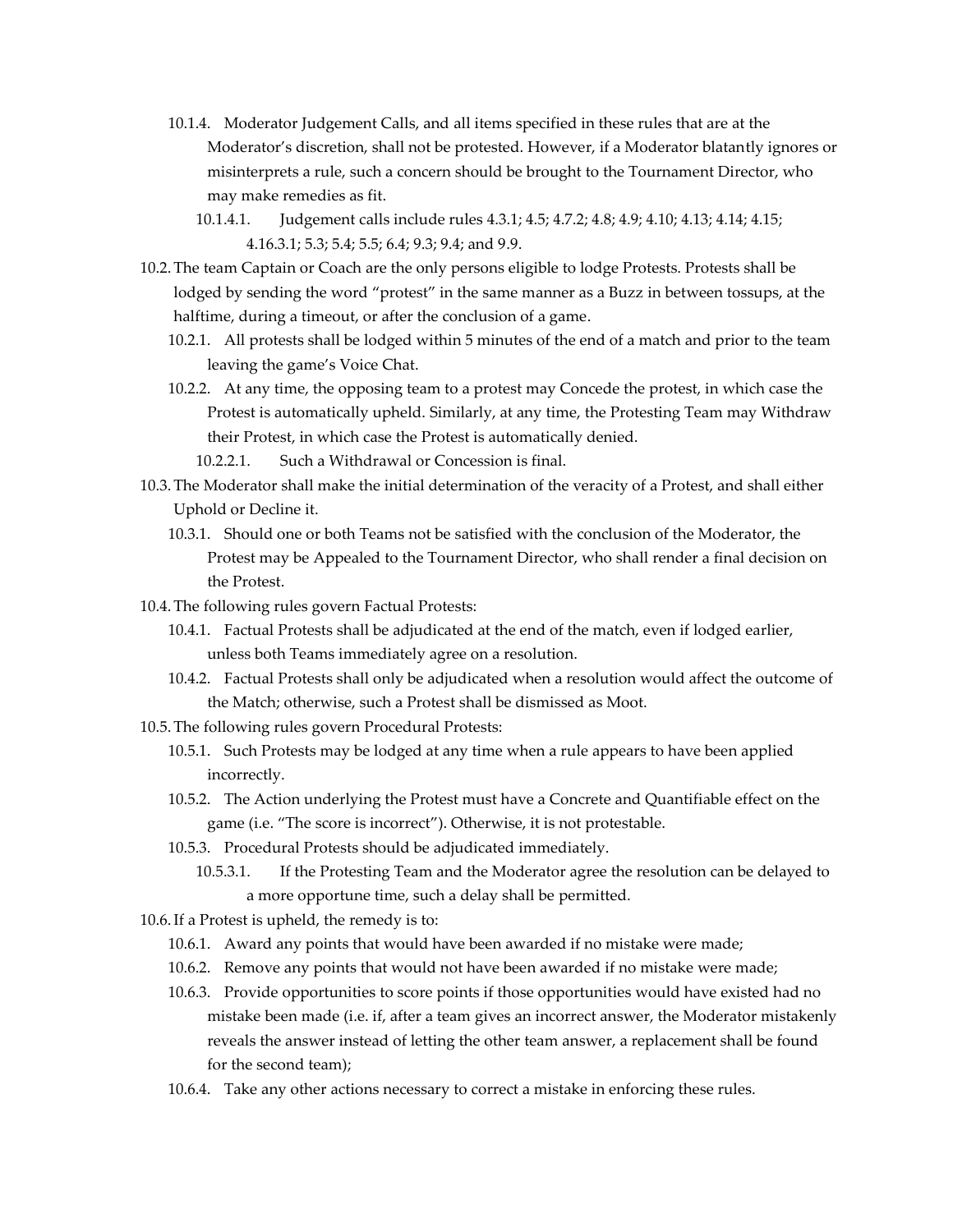- 10.7.When considering Factual Protests, Tournament Directors shall apply the following remedies:
	- 10.7.1. If the clues of a question contain a verifiable factual error which misled a player into giving a response, the response given will be accepted as correct only if the information available when the player signaled uniquely identified the given response. If no answer is consistent with all available information, the tossup question will be replaced as if the moderator had prematurely revealed the answer when neither team had responded.
	- 10.7.2. If the clues of a question contain a verifiable factual error which misled a player into giving no response (leading either to an unanswered question or a question answered by the opposing team), the tossup question will be replaced as if the moderator had prematurely revealed the answer when neither team had responded.
	- 10.7.3. If the clues of a question (at the point at which a player signaled) or bonus part (in its entirety, regardless of when the answer was given) uniquely specify an answer, but the packet lists a different (incorrect) answer, a player who responded with the uniquely specified (correct) answer shall have that response accepted.
	- 10.7.4. If the clues of a question (at the point at which a player signaled) do not uniquely specify an answer, then the tournament director should consider when the signaling occurred:
		- 10.7.4.1. If the player signaled prior to the end of the first sentence of a tossup question, the response shall be treated as incorrect. That is, players may not protest that they gave an answer that was "correct when they buzzed" during the first sentence of the tossup.
		- 10.7.4.2. If the player signaled after the end of the first sentence, the response shall be accepted if it is correct (for all the clues that had been read) and precise. If the response was correct but imprecise (and thus should have been prompted), the remedy of Rule 8.7.6 should be applied.
	- 10.7.5. If it is determined that a moderator improperly accepted a response as correct that should merely have been prompted, the acceptance of the answer shall stand.
	- 10.7.6. If it is determined that a moderator improperly rejected a response to a tossup question that should actually have been prompted, the moderator will read a replacement tossup to the affected team. Any player on the affected team may answer the replacement tossup. If the replacement tossup is answered correctly, the team shall be considered to have answered the original tossup correctly. (This might mean that the team is credited with answering the original tossup for power even if it did not answer the *replacement* tossup early enough to earn power.)
	- 10.7.7. If protest resolution involves replacing a tossup question, power points may only be earned (or an interrupt penalty assessed) if they would have been possible had no mistake been made. For instance, if a moderator reads a tossup question all the way to the end, rejects the first team's response, and then inadvertently reveals the answer before the second team has a chance to respond, then power points cannot be earned by the second team on its replacement question (because the original question was read past its power mark). (In addition, in this hypothetical case, an interrupt penalty could not be earned on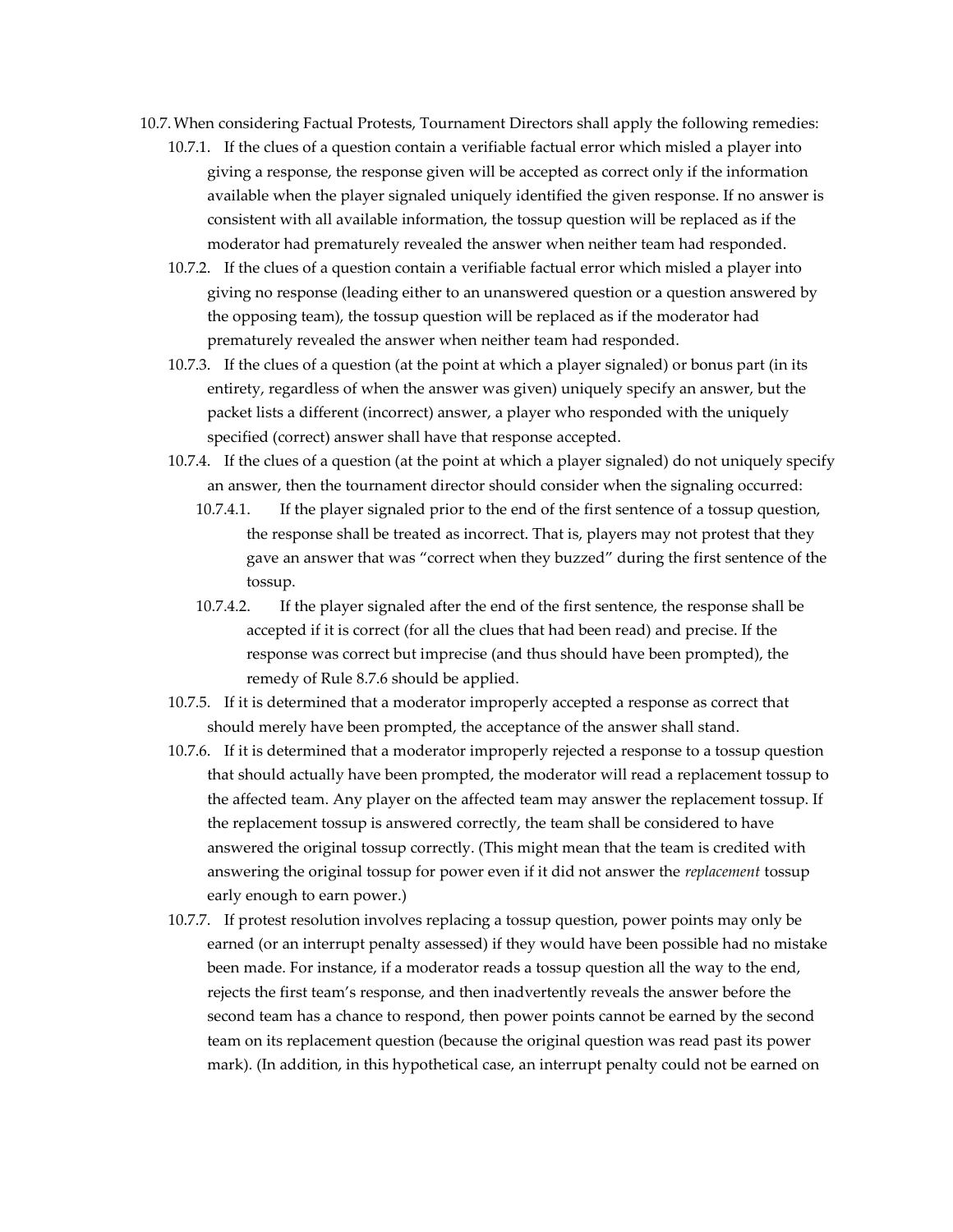the replacement question because the first team had already given a response to the original question.)

- 10.8. Should a Tossup be missing a Power Mark, its absence or its argued effect on the game is not protestable.
- 10.9.If the Event's schedule and format allow, the Tournament Director may delay Protest adjudication to have more time to research the issue. This may result in the teams playing subsequent matches, as per the schedule, and then being brought together to hear the final adjudication, and possibly engage in additional play if the adjudication requires it.
- 11. Sportsmanship; Conduct
	- 11.1.All persons associated in any way with an Event held under these rules, including players, coaches, staffers, spectators, and tournament directors, are bound to follow these rules to the best of their knowledge. In addition, such persons are bound to behave honestly, responsibly, and ethically.
	- 11.2. Tournament Directors shall retain the discretion to declare an action to be misconduct if, in their judgement, the action or conduct is dishonest, unethical, disruptive, unsporting, or otherwise in violation of any of these rules, the official AQBL Code of Conduct, any policy of the AQBL, or any rule placed in a tournament server's Announcements channel. Staffers may interpret these categories broadly.
	- 11.3.When Questioned by a Staffer, Tournament Director, or Administrator, all participants are bound to honestly give any details requested to the best of their knowledge.
	- 11.4. Specifically, the following actions shall be prohibited:
		- 11.4.1. Unduly Delaying a game;
		- 11.4.2. Filing frivolous Protests;
		- 11.4.3. Attempting to fool or trick an opponent or staffer;
		- 11.4.4. Using excessive Foul Language;
		- 11.4.5. Making excessive or disruptive noise, spamming a game chat, posting excessive memes or other non-Quizbowl content in a game chat;
		- 11.4.6. Excessively insulting others;
		- 11.4.7. Discussing Politics of any sort or kind in a Tournament Server;
		- 11.4.8. Placing a bet or wager of any sort or kind, monetary or otherwise, on the outcome of a match or tournament, unless such a wager is made between teammates;
		- 11.4.9. After a protest decision or ejection has been rendered, Arguing with the Tournament Director regarding that decision;
		- 11.4.10. If a Staffer, showing excessive favoritism to any team, though the present or past affiliation of a staffer shall not be sufficient grounds to allege such misconduct;
		- 11.4.11. Cheating;
		- 11.4.12. Using Ineligible Players;
		- 11.4.13. Hacking the Tournament Server, or entering a chat where permission has not been granted, or modifying or attempting to modify any settings, roles, or permissions of the server, for any reason where authorization has not been granted;
		- 11.4.14. Harassing others in any way, or other Code of Conduct violations;